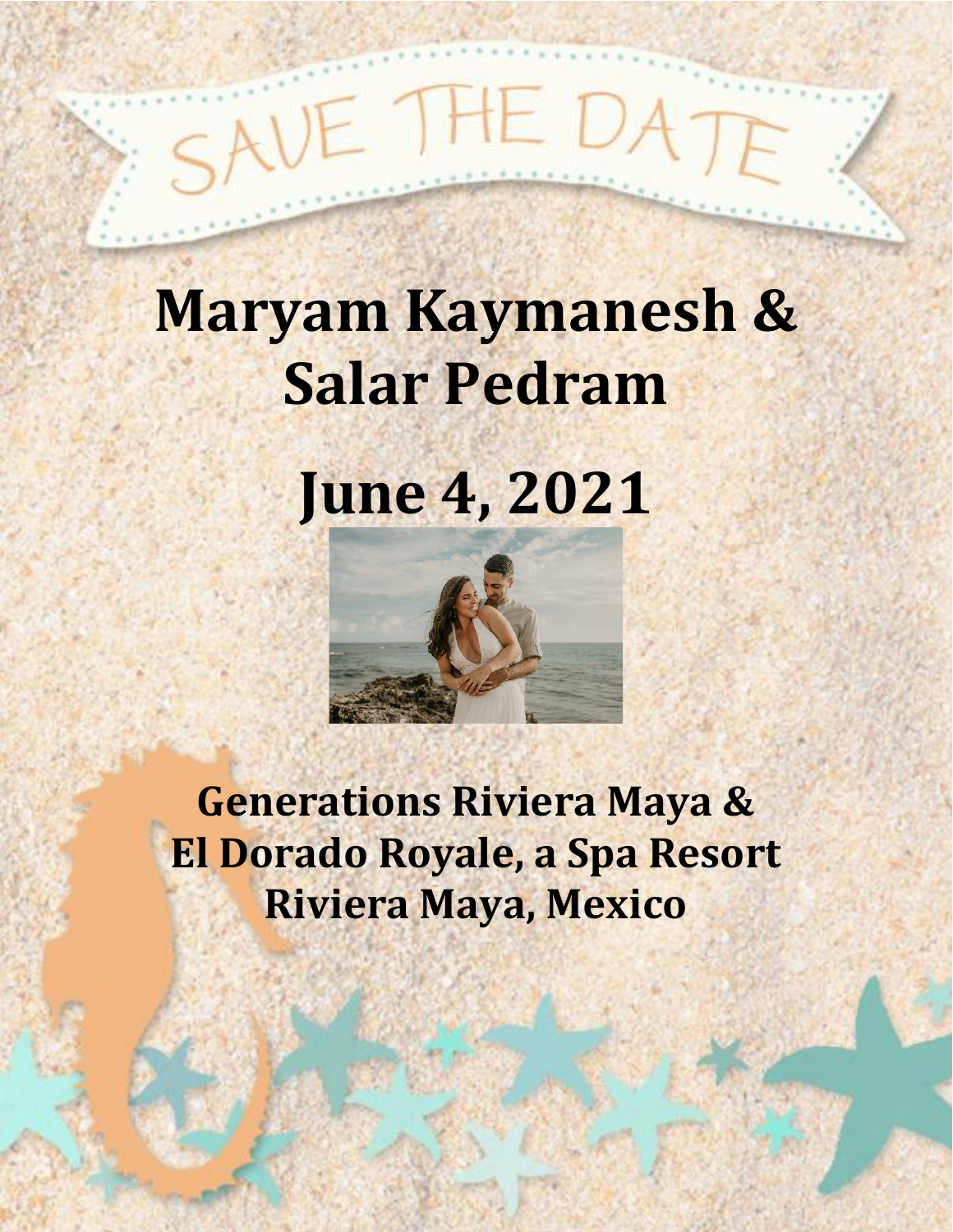

# **Please join us for our destination wedding!**

**\*\*\*\*\*\*\*\*\* To join us simply fill out this secured link: \*\*\*\*\*\*\*\*\*\***

# \*RESERVATION LINK:<https://www.beachbumvacation.com/reservation/>

**Our wedding travel concierge is Beach Bum Carey**



Travel the WORLD with US Phone: 1-877-943-8282 Ext. 8 (Mon-Fri, 8:30 am to 4:30 pm Eastern) Email: [carey@beachbumvacation.com](mailto:carey@beachbumvacation.com) **For a faster response time, please email Carey.** 

**Bookings must be made via our online form at [www.beachbumvacation.com/reservation](http://www.beachbumvacation.com/reservation) to ensure accuracy. Reservations cannot be made via phone.**

#### **Rates below are all inclusive and are reserved only for guests of Maryam & Salar's Wedding!**

Maryam & Salar have blocked off rooms for their wedding guests. They would like to encourage all their guests to book with Beach Bum Vacation. You must book your room directly with **Beach Bum Carey** to ensure that you will receive wedding guest rates, be included on the guest list, all your travel arrangements are taken care of and you'll be included in all events for the wedding.

Please consider making your reservation sooner vs. later as a limited number of rooms have been held as follows below. This resort will likely sell out for your travel dates.



www.BEACHBUMVACATT SM.com

"TRAVFI THE WORLD WITH US"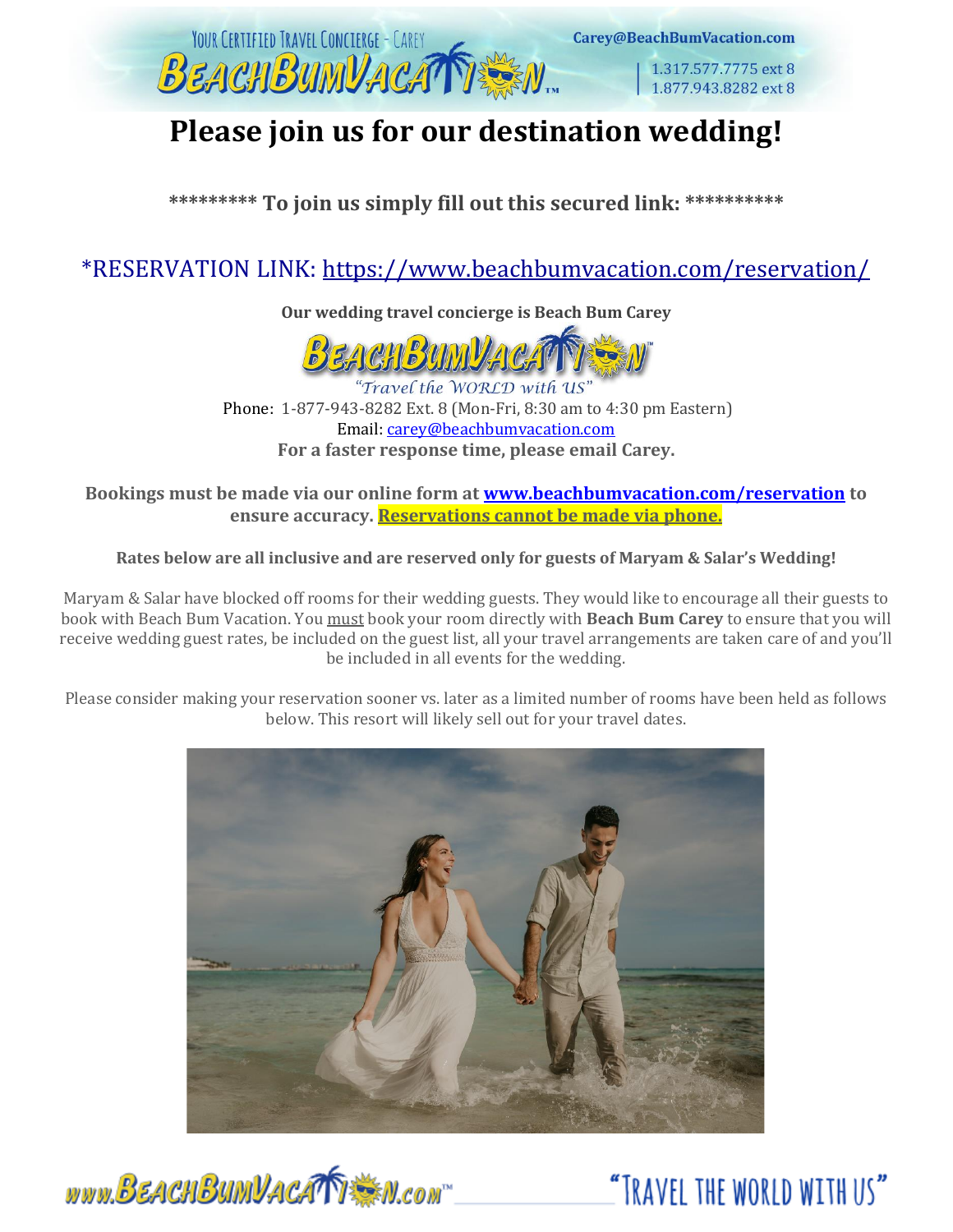

Carey@BeachBumVacation.com

1.317.577.7775 ext 8 1.877.943.8282 ext 8

"TRAVEL THE WORLD WITH US"

## **\*ALL-INCLUSIVE\***

\* Rates below are based on travel between **June 2-8, 2021** for a minimum of **3 nights, 4 days** and are **PER PERSON (pp). Rooms are held for guests for all 6 nights but you can choose which nights you would prefer to stay within this week window.** All rates include round trip airport shared shuttle transfers but do NOT include airfare. \*

Rooms are available at both El Dorado Royale (adults only) and Generations (all ages). These resorts are located at the same property; families can stay at Generations whereas adults traveling without children can stay at El Dorado Royale.

Single=1 person per room; Double =2 people per room; Triple=3 people per room. Quad = 4 people per room. Child rates are based on the child's age at the time of travel.

| El Dorado Royale, Luxury Junior Suite  |         |                  |                  |                    |                    |                    |  |
|----------------------------------------|---------|------------------|------------------|--------------------|--------------------|--------------------|--|
| Wednesday, June 2, 2021                |         |                  |                  |                    |                    |                    |  |
| 3nts                                   | 4nts    | 5 <sub>nts</sub> | 6 <sub>nts</sub> | 7nts               | 8nts               | 9nts               |  |
| \$544                                  | \$712   | \$879            | \$1,047          | \$1,215            | \$1,382            | \$1,550            |  |
| \$443                                  | \$577   | \$711            | \$845            | \$979              | \$1,113            | \$1,247            |  |
| \$403                                  | \$524   | \$644            | \$765            | \$885              | \$1,006            | \$1,126            |  |
| El Dorado Royale, Swim Up Junior Suite |         |                  |                  |                    |                    |                    |  |
| Wednesday, June 2, 2021                |         |                  |                  |                    |                    |                    |  |
| 3nts                                   | 4nts    | 5nts             | 6nts             | 7nts               | 8nts               | 9nts               |  |
| \$622                                  | \$815   | \$1,009          | \$1,202          | \$1,396            | \$1,589            | \$1,783            |  |
| \$505                                  | \$660   | \$815            | \$969            | \$1,124            | \$1,279            | \$1,433            |  |
| \$459                                  | \$598   | \$737            | \$876            | \$1,015            | \$1,155            | \$1,294            |  |
| <b>El Dorado Royale</b>                |         |                  |                  |                    |                    |                    |  |
|                                        |         |                  |                  |                    |                    |                    |  |
| Wednesday, June 2, 2021                |         |                  |                  |                    |                    |                    |  |
| 3nts                                   | 4nts    | 5nts             | 6nts             | 7nts               | 8nts               | 9nts               |  |
| \$1,419                                | \$1,878 |                  |                  |                    | \$3,714            | \$4,173            |  |
| \$1,142                                | \$1,509 |                  |                  |                    | \$2,977            | \$3,344            |  |
|                                        |         |                  |                  | \$2,337<br>\$1,876 | \$2,796<br>\$2,243 | \$3,255<br>\$2,610 |  |

# *RATES BELOW ARE PER PERSON*

www.BEACHBUMVACATTEN.com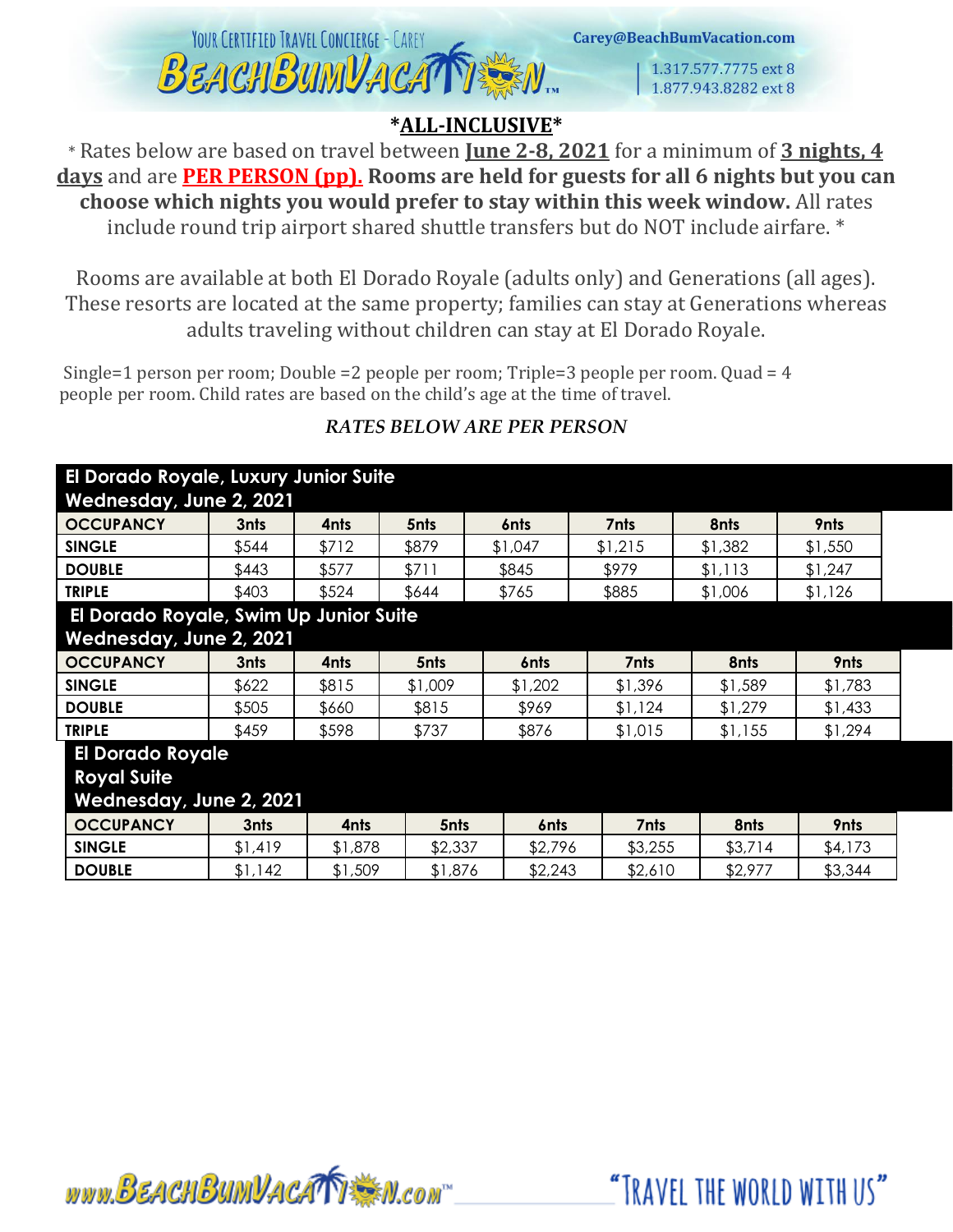YOUR CERTIFIED TRAVEL CONCIERGE - CAREY BEACHBUMVACA

1.317.577.7775 ext 8 1.877.943.8282 ext 8

#### **Generations**

**Ocean Front One Bedroom Suite**

| <b>OCCUPANCY</b>           | 3nts  | 4nts  | 5nts    | 6nts    | 7nts    | 8nts    | <b>9nts</b> |
|----------------------------|-------|-------|---------|---------|---------|---------|-------------|
| <b>SINGLE</b>              | \$619 | \$812 | \$1,005 | \$1,197 | \$1,390 | \$1,583 | \$1,775     |
| <b>DOUBLE</b>              | \$504 | \$658 | \$813   | \$967   | \$1,121 | \$1,275 | \$1,429     |
| <b>TRIPLE</b>              | \$459 | \$598 | \$737   | \$876   | \$1,015 | \$1,154 | \$1,293     |
| <b>CHILD (Ages 3-12)</b>   | \$274 | \$351 | \$428   | \$506   | \$583   | \$660   | \$738       |
| <b>JUNIOR (Ages 13-17)</b> | \$389 | \$505 | \$620   | \$736   | \$852   | \$968   | \$1,084     |

#### **Generations, Ocean Front Two Bedroom Suite**

**Wednesday, June 2, 2021**

| <b>CCCUPANCY</b>           | 3nts    | 4nts    | 5 <sub>nts</sub> | 6nts     | 7nts     | 8nts     | 9nts     |
|----------------------------|---------|---------|------------------|----------|----------|----------|----------|
| <b>SINGLE</b>              | \$5,517 | \$7,343 | \$9,168          | \$10,993 | \$12,819 | \$14,644 | \$16,469 |
| <b>DOUBLE</b>              | \$2,779 | \$3,692 | \$4,605          | \$5,517  | \$6,430  | \$7,343  | \$8,255  |
| <b>TRIPLE</b>              | \$1,867 | \$2,475 | \$3,084          | \$3,692  | \$4,300  | \$4,909  | \$5,517  |
| QUAD                       | \$1,410 | \$1,867 | \$2,323          | \$2,779  | \$3,236  | \$3,692  | \$4,148  |
| CHILD (Ages 3-12)          | \$41.00 | \$41.00 | \$41.00          | \$41.00  | \$41.00  | \$41.00  | \$41.00  |
| <b>JUNIOR (Ages 13-17)</b> | \$41.00 | \$41.00 | \$41.00          | \$41.00  | \$41.00  | \$41.00  | \$41.00  |

*Rates above are per person and include hotel taxes and round trip shared airport transfers.* 

Additional categories of upgraded suites are available; please inquire with Carey for rates if interested.

**Airfare is not included in above rates**. Please inquire with Beach Bum Carey if you have questions about airfare availability and she'll be happy to assist you. Airfare rates and schedules are available at 331 days prior to travel.

#### **WHAT'S INCLUDED**

Accommodations as selected, transfers from the airport to the hotel and back, all meals, unlimited alcoholic and non-alcoholic beverages, in-room mini-bar with beer, water, soft drinks (re-stocked once a day), daily and nightly activity program, non-motorized activities, live music and shows, fitness center, and taxes.

#### **\*\*\* Process of Booking** \*\*\*

❖ Determine your travel dates & who you'll be sharing a room with then click on the secure Reservation Link and fill in your information:

\*RESERVATION link: <https://www.beachbumvacations.com/reservations>

- ❖ If you have frequent flyer miles or airline credit vouchers to redeem for a complimentary/discounted flight, Beach Bum Carey is NOT able to book your flight. You must do so on your own directly with the airline.
- ❖ Determine if you want travel protection. It's highly recommended! Insurance rates below are based on your total vacation package value per person.

www.BEACHBUMVACATT \* N.com

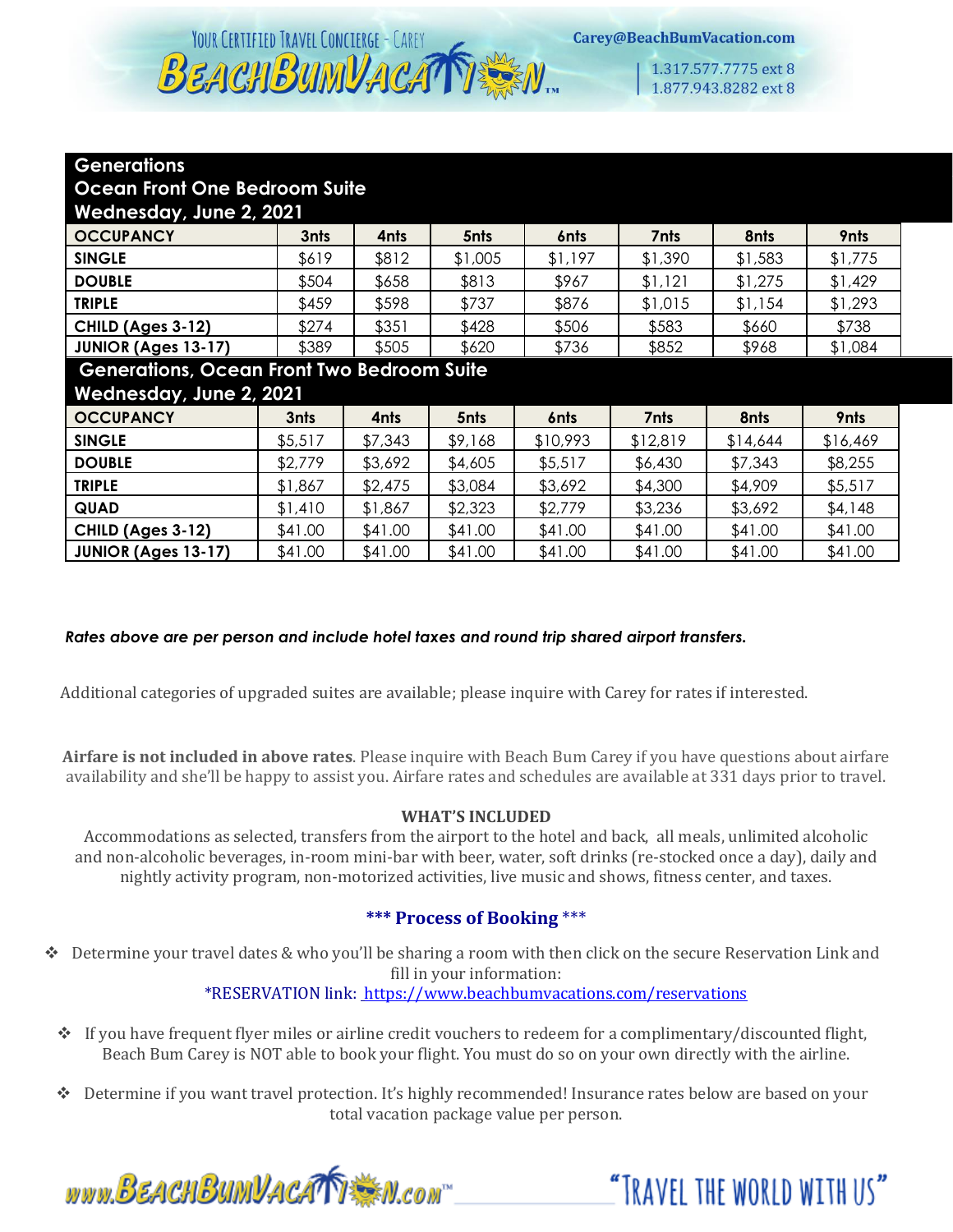

Carey@BeachBumVacation.com

1.317.577.7775 ext 8 1.877.943.8282 ext 8

"TRAVFI THE WORLD WITH US"

❖ You will need to indicate on the form if you accept or decline TRIP INSURANCE. Cancel for Any Reason Travel Protection Insurance is currently available for \$119.99 – \$249.99/adult. Insurance rates are tiered & based on the total package price. Please inquire with Carey for an accurate quote based on your preferred room type and length of stay.

❖ DOWN PAYMENT OPTIONS:

1) Room Only: It's just \$150 per person to book just the room. 2) Room with insurance: It's \$150 per person + cost of insurance 3) Room and flights without insurance: It's \$150 per person + total airfare cost. 4) Room and flights with insurance: It's just \$150 per person +cost of insurance + the cost of flights

 $\div$  After the down payment is made the final balance is due on or before March 3, 2021.

❖ Once you place your reservation and your payment has been applied you will receive a confirmation invoice/itinerary for your trip!

# **ALL RESERVATIONS MUST BE MADE BY JANUARY 6, 2021. FINAL PAYMENT DEADLINE IS MARCH 3, 2021.**

#### \*\*\* Important Travel & Booking Information \*\*\*

When should I book?: As soon as possible for the best flight schedules and perks for being a part of Maryam & Salar's wedding group! Rooms are limited and this popular resort does sell out.

\*IMPORTANT! -- Airfare WILL fluctuate depending on availability at time you make your reservation. Airfare rates and schedules are published by most airlines at 331 days prior to travel.

Who should I ask for when making my reservation? All reservations must be made directly through Carey at Beach Bum Vacation. [www.beachbumvacation.com/reservation](http://www.beachbumvacation.com/reservation)

**Payment policy: In order to guarantee your room the full payment must be received by March 3, 2021.** AIRFARE will be due at the time you are ready to add it to your package. Beach Bum Vacation's insurance policy will cover your airfare 100% if booked through Beach Bum Vacation. Airfare booked separately is not covered by insurance available through Beach Bum Vacation.

What travel documents will I need? A Valid Passport is required for travel to ALL international destinations. Passport must be valid for at least 6 months from return date of travel **(Passcards not acceptable)**

**PLEASE NOTE:** Travel Protection/Insurance CANNOT be added after payment is made. Insurance is due at the time of making the reservation along with the down payment. The cost of insurance is nonrefundable if you cancel. Travel Protection ONLY covers trip components booked by Beach Bum Vacation so if you book your flights or anything else separately, the BBV insurance option will NOT cover it.

This plan protects against cancelation penalties if the trip is canceled for any reason prior to departure. It also covers up to \$100 per person for trip interruption, up to \$800 per person for baggage loss, and up to \$5,000 per person for medical expenses. I strongly encourage you to purchase travel protection.

www.BEACHBUMVACATT A.com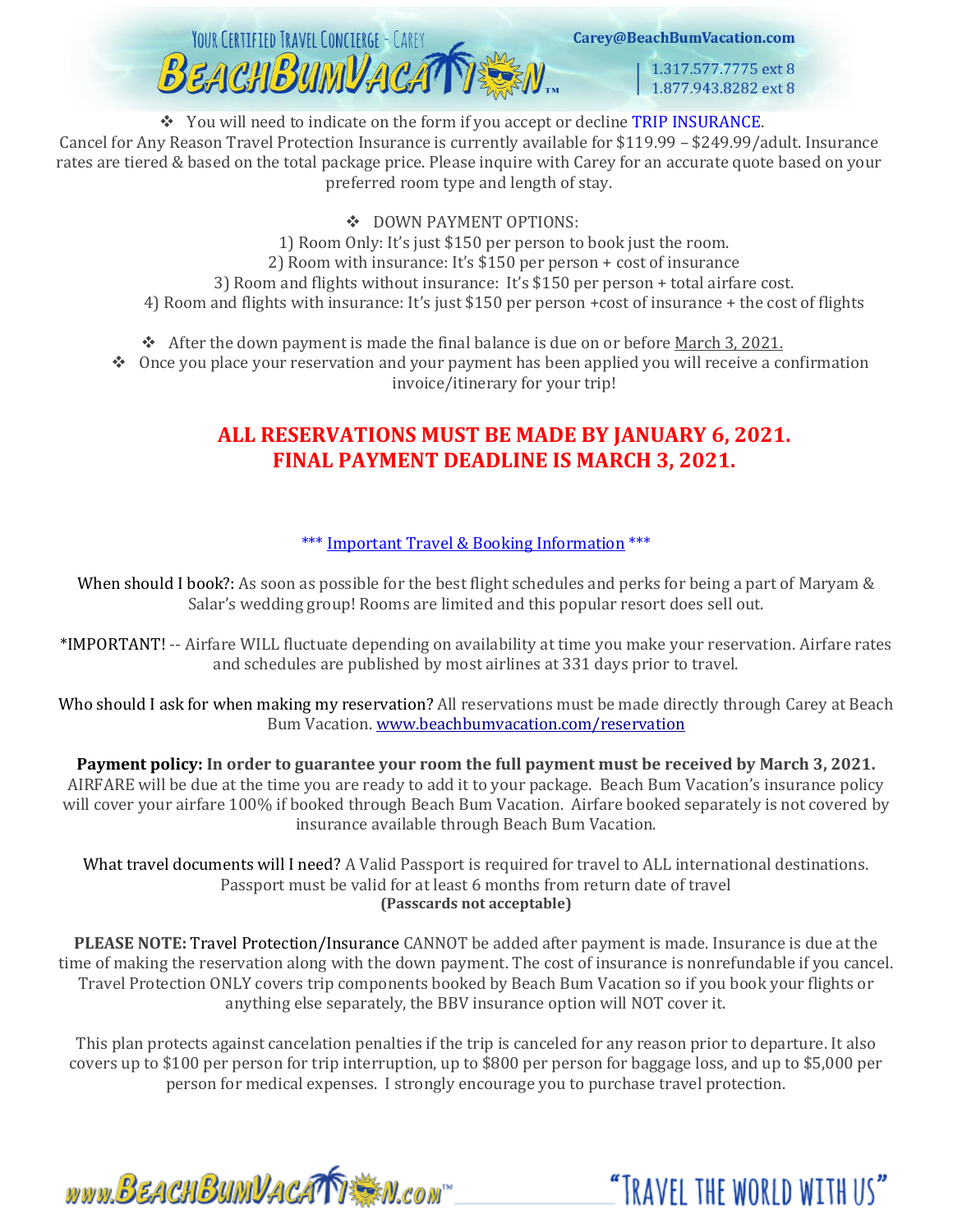

www.BEACHBUMVACATTEM.com

Carey@BeachBumVacation.com

1.317.577.7775 ext 8 1.877.943.8282 ext 8

"TRAVEL THE WORLD WITH US"

**Special Needs:** Please specify if anyone in your party meets any of the following criteria: (1) holds frequent flyer miles (2) is hearing or vision impaired (3) has dietary restrictions (4) needs a wheelchair (5) is diabetic (6) is highly allergic.

#### **CANCELLATION POLICY:**

| Once reservation is made up to January 17, | \$150 cancellation penalty per person   |  |  |
|--------------------------------------------|-----------------------------------------|--|--|
| 2021                                       |                                         |  |  |
| From January $18 -$ April 17, 2021         | \$150 cancellation penalty per person + |  |  |
|                                            | \$100/room penalty                      |  |  |
| From April 18, 2021 until departure        | 100% nonrefundable                      |  |  |

*The aforementioned is person or room cancelling (so if 1 person within the room cancels these same rules apply for that person). Regarding Airline tickets – if Beach Bum Vacation booked your tickets - they are 100% not refundable and subject to individual airline penalties/fees. Insurance covers these resort & airline penalties for individuals making reservations within the group - if you have purchased insurance. If you do not have insurance –cancellations for ANY reason (medical/personal emergencies, cancellation of the wedding, etc.) do not relieve you from these penalties. ONLY the Travel Insurance will help with* 

*coverage.*

#### **PLEASE CONSIDER PURCHASING TRAVEL INSURANCE AT THE TIME OF BOOKING TO PROTECT YOU FROM ABOVE CANCELLATION FEES.**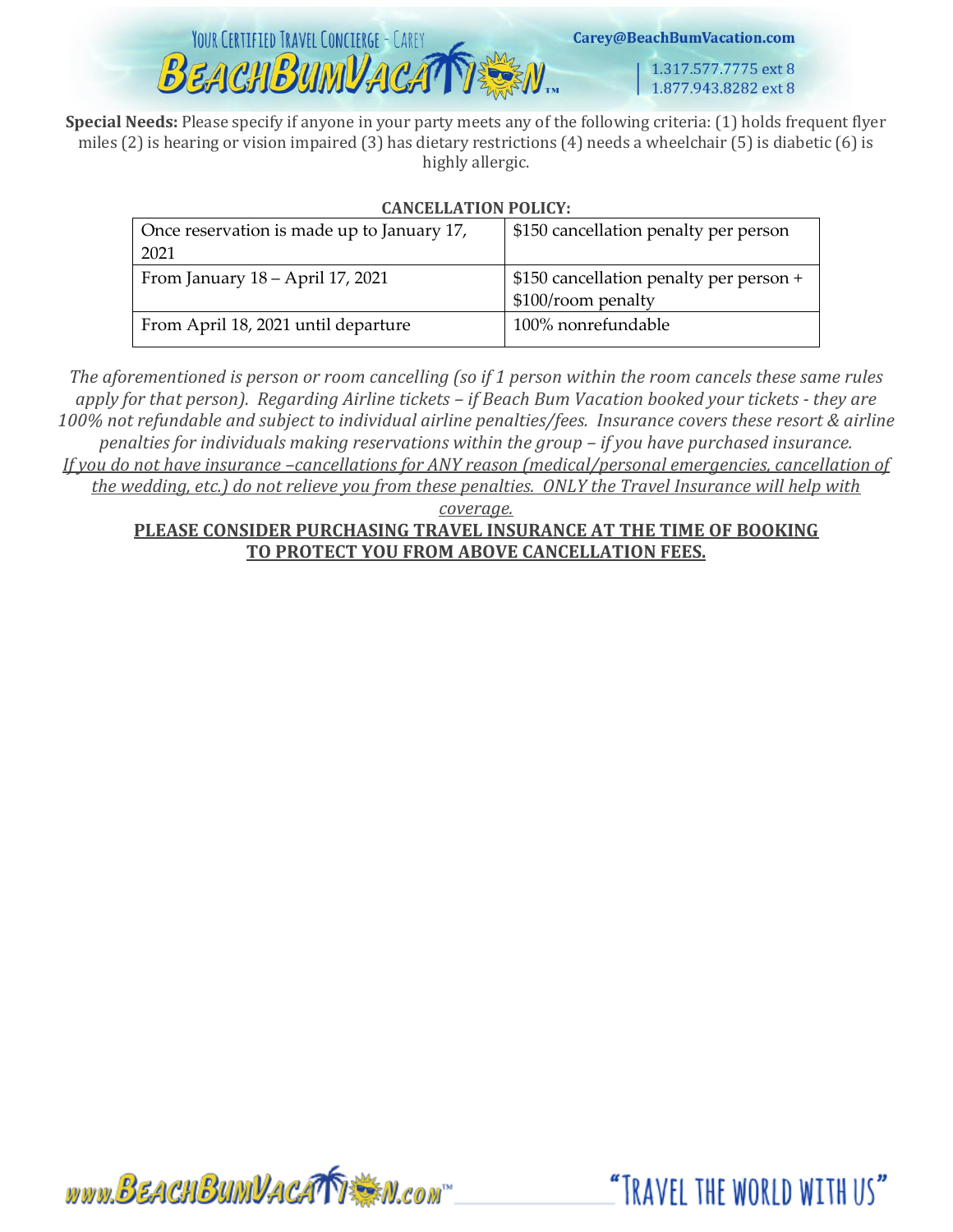

# **Frequently Asked Questions:**

- Currency: USDs are accepted in Mexico so there is no need to exchange your currency.
- Clothing: some restaurants require men to wear long pants, shirt with collar & closed toe shoes.
- Airport: you must arrive at the airport two hours prior to flight departure time.
- Passport: go to your local post office and request passport forms, instructions will be provided. It takes approximately 3 weeks for processing. Cost is approximately \$145/person. Visit<http://travel.state.gov/passport> for more information.
- Frequent Flyer: in the event you would like to redeem your frequent flyer miles or credit card points to book your flights, you will need to contact the airline or credit card company directly but make sure you email [carey@beachbumvacation.com](mailto:carey@beachbumvacation.com) your flight itinerary so he may arrange for your airport transportation to & from the resort.
- Will I need an outlet converter? No.
- Do I need to tip the employees? Gratuities are technically included in your all inclusive package; however, if you wish to tip, you may at your discretion as it is certainly appreciated for great service. If you would like more details, please ask Beach Bum Carey.
- Can I pre-book for the spa or excursions? You can, but it is not necessary. All spa appointments and excursions can be booked upon arrival.
- Is Wi-Fi available? Yes. The resort includes Wi-Fi in the all-inclusive package and is available in your room, the lobby and all other public areas. It may not be as strong on the beach and near the pools and some rooms may have shorter connections.

# **Please find resort details here:**

*<https://www.beachbumvacations.com/savethedate/eldoradoroyale> <https://www.beachbumvacations.com/savethedate/eldoradocasitas> <https://www.beachbumvacations.com/savethedate/Generations>*



"TRAVEL THE WORLD WITH US"